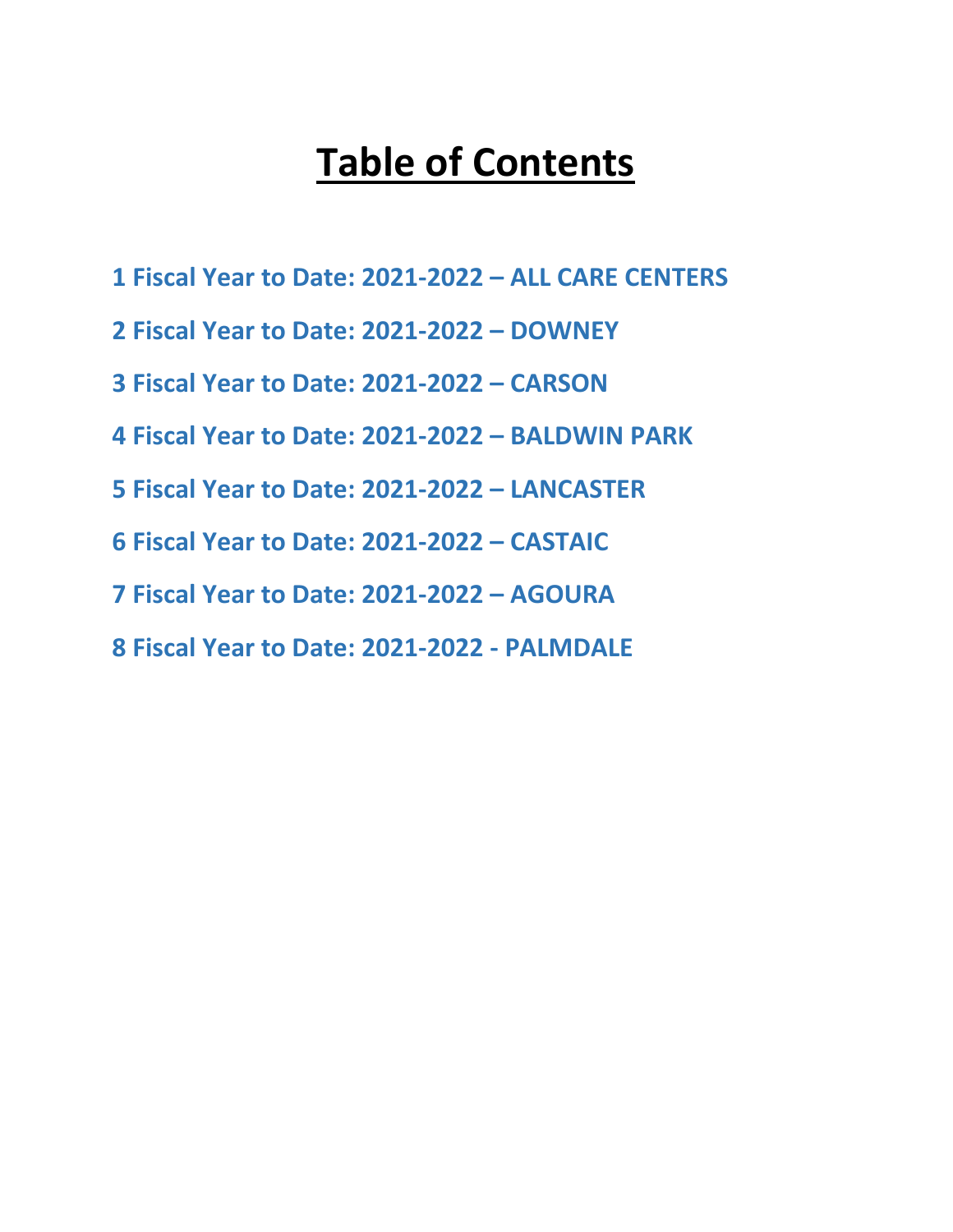<span id="page-1-0"></span>

**ALL ANIMAL CARE CENTERS**

**Fiscal Year to Date: 07/01/2021 Through 12/31/2021**



| comes                             | <b>CATS</b> | <b>DOGS</b> | <b>OTHER</b> | <b>Total</b> |
|-----------------------------------|-------------|-------------|--------------|--------------|
| <b>ADOPTION</b>                   | 2,722       | 4,249       | 639          | 7,610        |
| <b>RTO</b>                        | 63          | 1,462       | 34           | 1,559        |
| <b>RETURN TO</b><br><b>NATURE</b> | 0           | 0           | 180          | 180          |
| <b>EUTHANASIA</b>                 | 1,169       | 959         | 1,159        | 3,287        |
| <b>TOTAL</b>                      | 3,954       | 6,670       | 2,012        | 12,636       |

ANIMAL CARE AND CONTROI

| <b>RTO</b><br>ON<br>ADI | TURN TO NATURE<br>╲∟ | 'ANASIA |
|-------------------------|----------------------|---------|
|-------------------------|----------------------|---------|

**"Other animals" includes a large number of game fowl that were seized during this fiscal year that are illegal to possess and not adoptable**



#### **Animal Incomes**

|                        | <b>CATS</b> | <b>DOGS</b> | <b>OTHERS</b> | <b>Total</b> |
|------------------------|-------------|-------------|---------------|--------------|
| <b>OWNER SURRENDER</b> | 599         | 1,966       | 290           | 2,855        |
| <b>STRAY</b>           | 3,254       | 4,498       | 1,670         | 9,422        |
| <b>CUSTODY</b>         | 6           | 33          | 3             | 42           |
| <b>OTHER</b>           | 76          | 210         | 28            | 314          |
| <b>TOTAL</b>           | 3,935       | 6,707       | 1,991         | 12,633       |

**OTHER ANIMALS INCLUDE: Rabbits, Livestock, Reptiles, Birds and All other Animals**

**Animal Outo** 

**NOTE: ANIMALS WITHOUT OUTCOMES ARE STILL IN DACC'S CARE**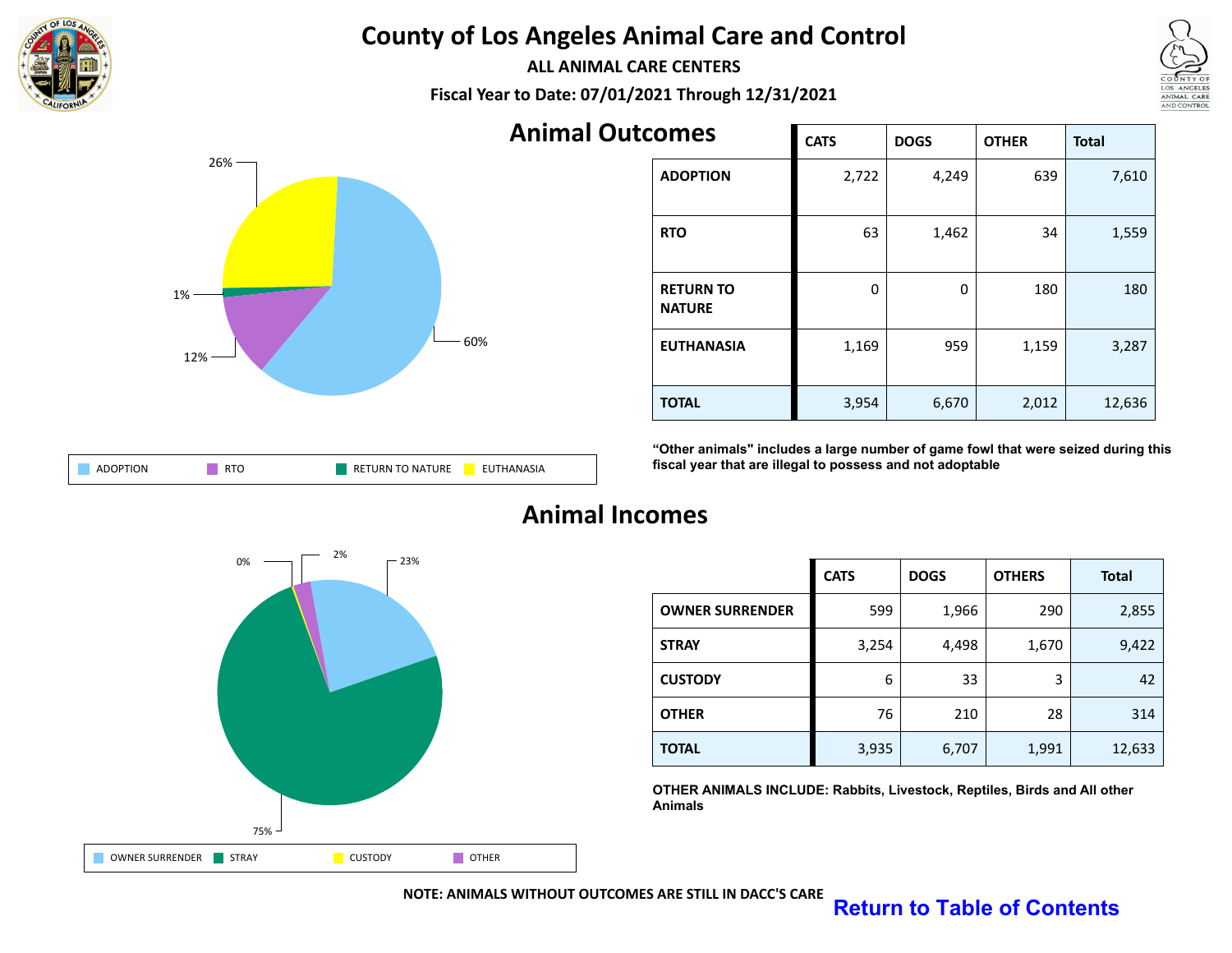<span id="page-2-0"></span>

**DOWNEY ANIMAL CARE CENTER**

**Fiscal Year to Date: 07/01/2021 Through 12/31/2021**



| comes                             | <b>CATS</b> | <b>DOGS</b> | <b>OTHER</b> | <b>Total</b> |
|-----------------------------------|-------------|-------------|--------------|--------------|
| <b>ADOPTION</b>                   | 633         | 634         | 74           | 1,341        |
| <b>RTO</b>                        | 9           | 210         | 0            | 219          |
| <b>RETURN TO</b><br><b>NATURE</b> | 0           | 0           | 18           | 18           |
| <b>EUTHANASIA</b>                 | 198         | 162         | 178          | 538          |
| <b>TOTAL</b>                      | 840         | 1,006       | 270          | 2,116        |

| DTC             | URN TO NATURE  |
|-----------------|----------------|
| <b>ADOPTION</b> | <b>IANASIA</b> |
| שופ             | RF             |

**"Other animals" includes a large number of game fowl that were seized during this fiscal year that are illegal to possess and not adoptable**



#### **Animal Incomes**

|                        | <b>CATS</b> | <b>DOGS</b> | <b>OTHERS</b> | <b>Total</b> |
|------------------------|-------------|-------------|---------------|--------------|
| <b>OWNER SURRENDER</b> | 134         | 364         | 93            | 591          |
| <b>STRAY</b>           | 731         | 675         | 287           | 1,693        |
| <b>CUSTODY</b>         | 2           | 9           |               | 12           |
| <b>OTHER</b>           | 2           | 26          | 3             | 31           |
| <b>TOTAL</b>           | 869         | 1,074       | 384           | 2,327        |

**OTHER ANIMALS INCLUDE: Rabbits, Livestock, Reptiles, Birds and All other Animals**

# ANIMAL CARE

AND CONTROI

**NOTE: ANIMALS WITHOUT OUTCOMES ARE STILL IN DACC'S CARE**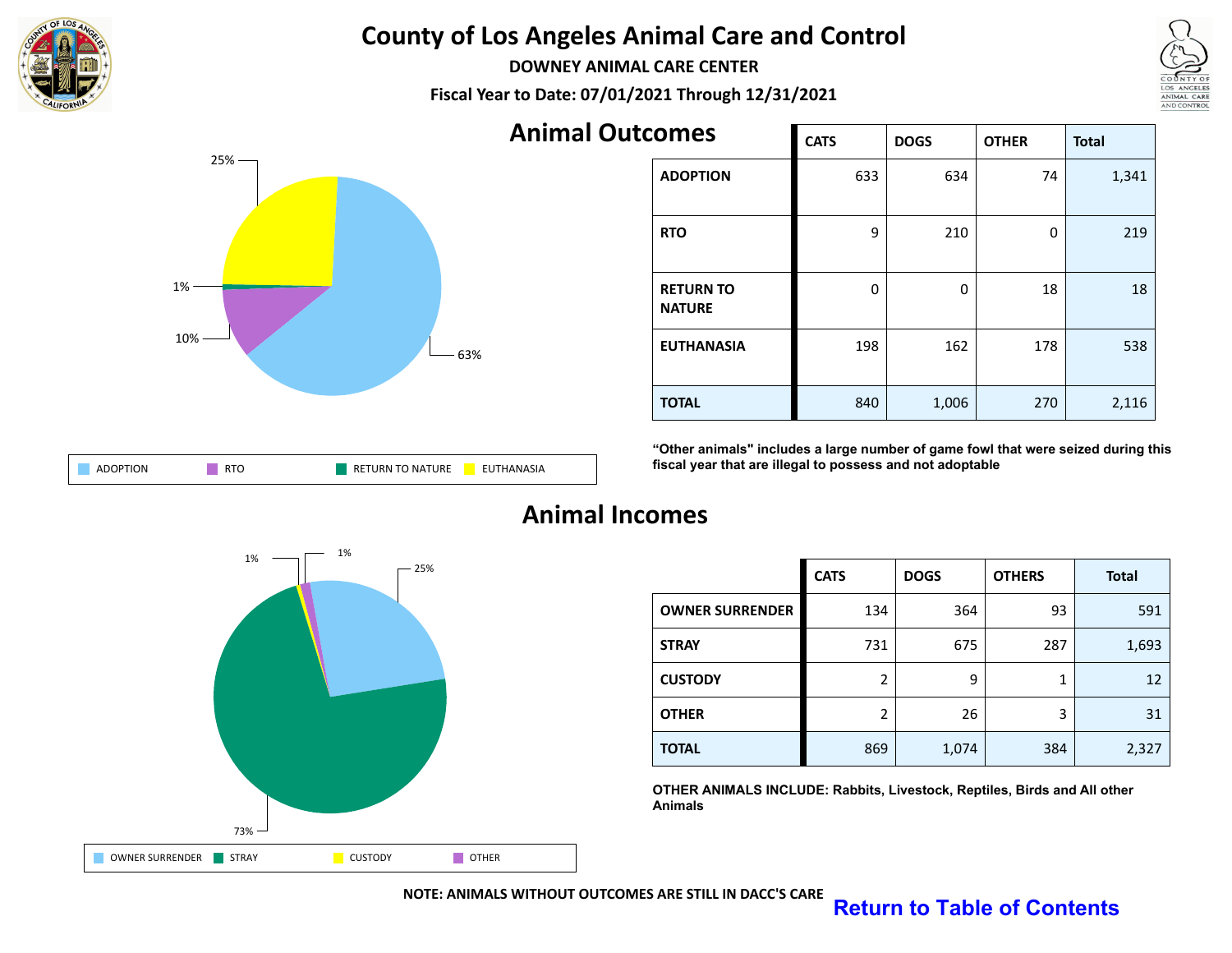<span id="page-3-0"></span>

**CARSON/GARDENA ANIMAL CARE CENTER**

**Fiscal Year to Date: 07/01/2021 Through 12/31/2021**



| <b>Animal Outcomes</b> |                                   | <b>CATS</b> | <b>DOGS</b> | <b>OTHER</b>   | <b>Total</b> |
|------------------------|-----------------------------------|-------------|-------------|----------------|--------------|
|                        | <b>ADOPTION</b>                   | 584         | 782         | 101            | 1,467        |
|                        | <b>RTO</b>                        | 19          | 209         | $\overline{2}$ | 230          |
|                        | <b>RETURN TO</b><br><b>NATURE</b> | 0           | 0           | 17             | 17           |
|                        | <b>EUTHANASIA</b>                 | 260         | 174         | 418            | 852          |
|                        | <b>TOTAL</b>                      | 863         | 1,165       | 538            | 2,566        |

ANIMAL CARE AND CONTROI

| าม<br>ADO' | <b>URE</b><br>ASIA<br>NAT<br>TΩ<br>IRN.<br>ᅚ<br>๛ |
|------------|---------------------------------------------------|
|------------|---------------------------------------------------|

**"Other animals" includes a large number of game fowl that were seized during this fiscal year that are illegal to possess and not adoptable**



#### **Animal Incomes**

|                        | <b>CATS</b> | <b>DOGS</b> | <b>OTHERS</b> | <b>Total</b> |
|------------------------|-------------|-------------|---------------|--------------|
| <b>OWNER SURRENDER</b> | 51          | 369         | 22            | 442          |
| <b>STRAY</b>           | 808         | 834         | 390           | 2,032        |
| <b>CUSTODY</b>         |             | 10          | 0             | 11           |
| <b>OTHER</b>           | 22          | 27          | 6             | 55           |
| <b>TOTAL</b>           | 882         | 1,240       | 418           | 2,540        |

**OTHER ANIMALS INCLUDE: Rabbits, Livestock, Reptiles, Birds and All other Animals**

**NOTE: ANIMALS WITHOUT OUTCOMES ARE STILL IN DACC'S CARE [Return to Table of Contents](#page-0-0)**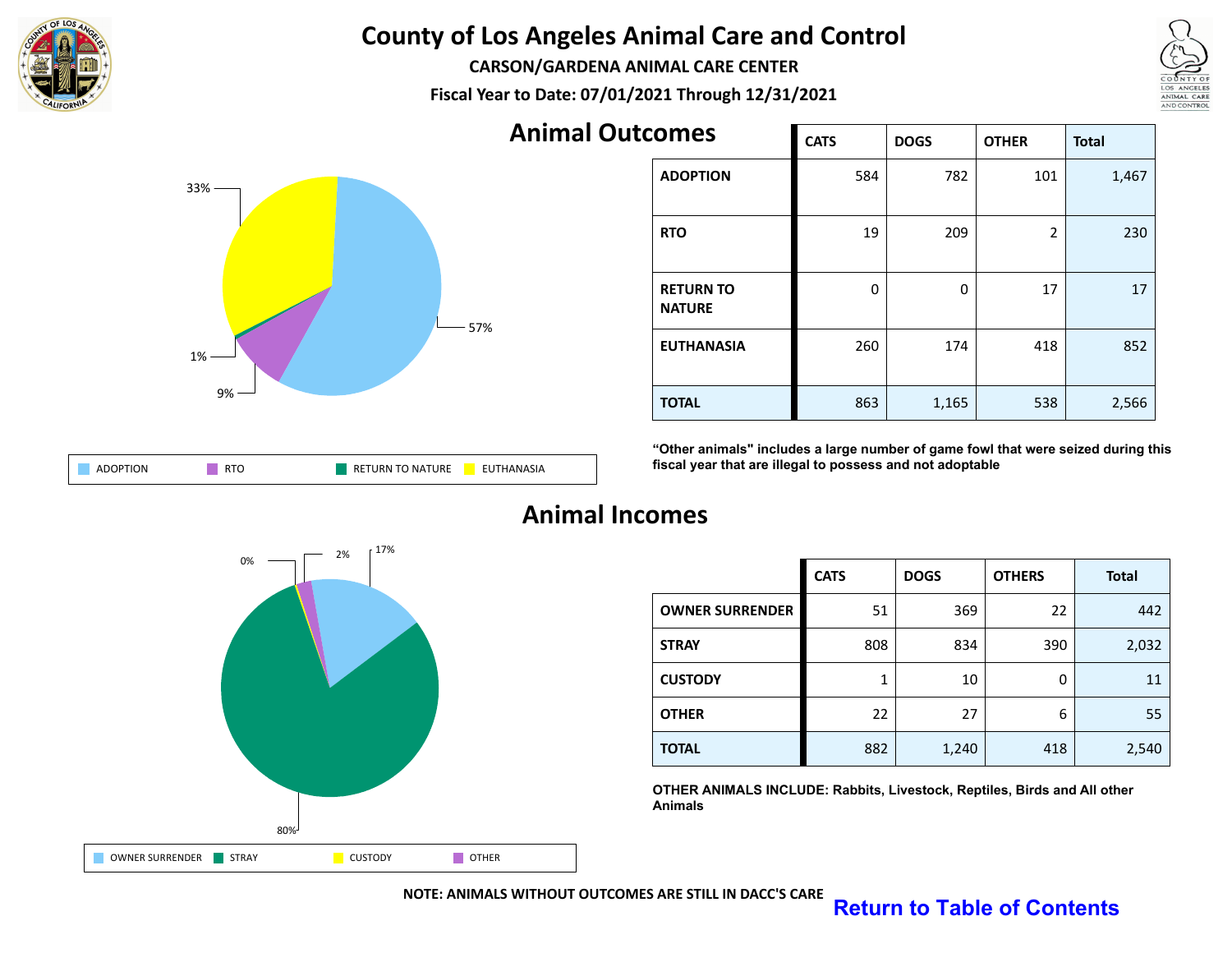<span id="page-4-0"></span>

**BALDWIN PARK ANIMAL CARE CENTER**

**Fiscal Year to Date: 07/01/2021 Through 12/31/2021**



| comes                             | <b>CATS</b> | <b>DOGS</b> | <b>OTHER</b> | <b>Total</b> |
|-----------------------------------|-------------|-------------|--------------|--------------|
| <b>ADOPTION</b>                   | 702         | 799         | 108          | 1,609        |
| <b>RTO</b>                        | 9           | 346         | 5            | 360          |
| <b>RETURN TO</b><br><b>NATURE</b> | 0           | 0           | 49           | 49           |
| <b>EUTHANASIA</b>                 | 319         | 175         | 186          | 680          |
| <b>TOTAL</b>                      | 1,030       | 1,320       | 348          | 2,698        |

| <b>DTC</b><br><b>ADOPTION</b><br><b>NIV</b> | <b>TO NATURE</b><br>IRN. | <b>HANASIA</b> |
|---------------------------------------------|--------------------------|----------------|
|---------------------------------------------|--------------------------|----------------|

**"Other animals" includes a large number of game fowl that were seized during this fiscal year that are illegal to possess and not adoptable**



#### **Animal Incomes**

|                        | <b>CATS</b> | <b>DOGS</b> | <b>OTHERS</b> | <b>Total</b> |
|------------------------|-------------|-------------|---------------|--------------|
| <b>OWNER SURRENDER</b> | 107         | 418         | 61            | 586          |
| <b>STRAY</b>           | 932         | 935         | 350           | 2,217        |
| <b>CUSTODY</b>         | 3           | 2           |               | 6            |
| <b>OTHER</b>           | 15          | 54          | 5             | 74           |
| <b>TOTAL</b>           | 1,057       | 1,409       | 417           | 2,883        |

**OTHER ANIMALS INCLUDE: Rabbits, Livestock, Reptiles, Birds and All other Animals**

ANIMAL CARE AND CONTROI

**NOTE: ANIMALS WITHOUT OUTCOMES ARE STILL IN DACC'S CARE**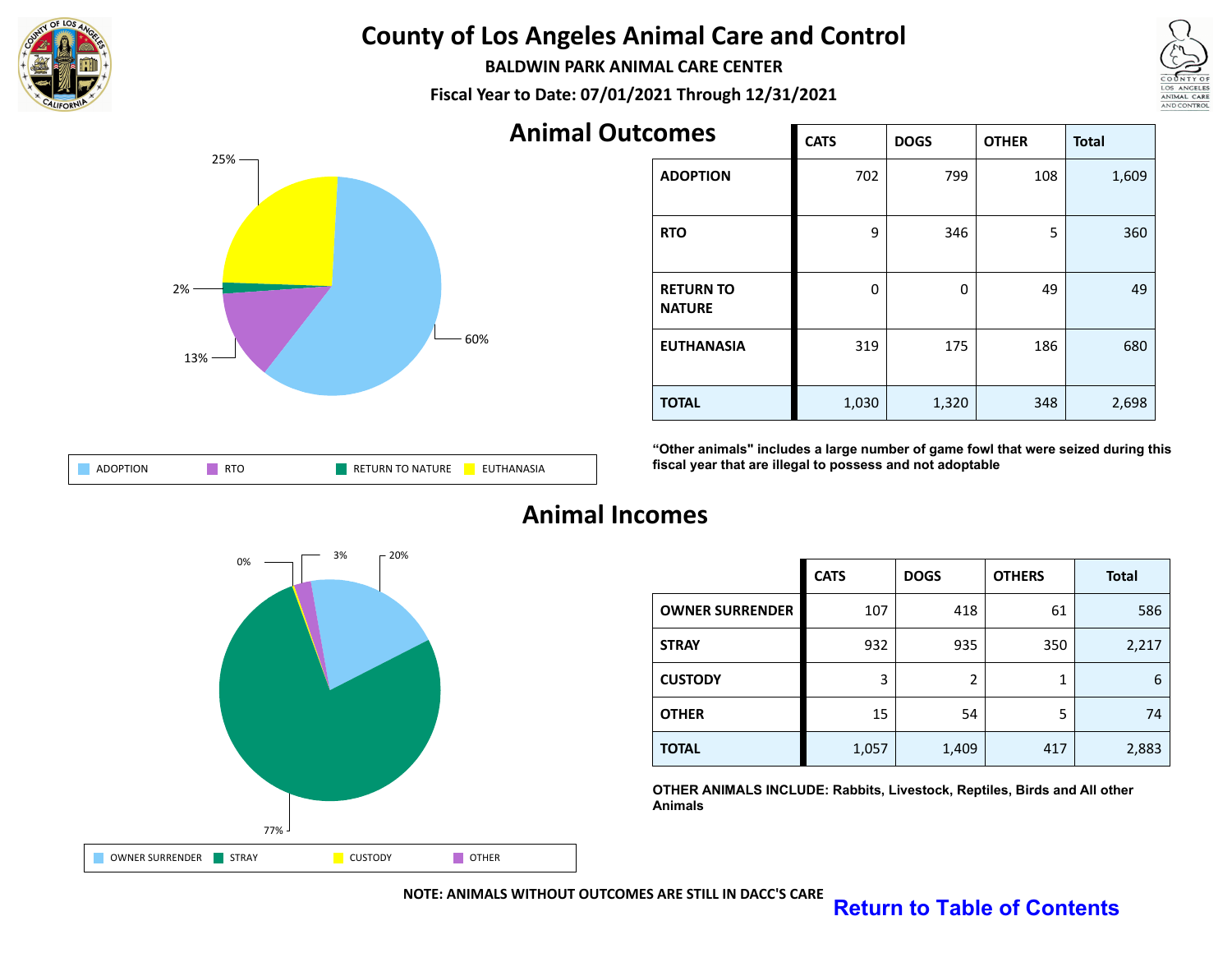<span id="page-5-0"></span>

**LANCASTER ANIMAL CARE CENTER**

**Fiscal Year to Date: 07/01/2021 Through 12/31/2021**



| comes                             | <b>CATS</b> | <b>DOGS</b> | <b>OTHER</b> | <b>Total</b> |
|-----------------------------------|-------------|-------------|--------------|--------------|
| <b>ADOPTION</b>                   | 300         | 736         | 54           | 1,090        |
| <b>RTO</b>                        | 7           | 224         | 3            | 234          |
| <b>RETURN TO</b><br><b>NATURE</b> | 0           | 0           | 12           | 12           |
| <b>EUTHANASIA</b>                 | 222         | 236         | 62           | 520          |
| <b>TOTAL</b>                      | 529         | 1,196       | 131          | 1,856        |

ANIMAL CARE AND CONTROI

| n <sub>T</sub><br>∵)PTION.<br>ושא | <b>NATURE</b><br>ANASIA<br>IRN.<br><b>KEIUKIV</b> |
|-----------------------------------|---------------------------------------------------|
|-----------------------------------|---------------------------------------------------|

**"Other animals" includes a large number of game fowl that were seized during this fiscal year that are illegal to possess and not adoptable**



#### **Animal Incomes**

|                        | <b>CATS</b> | <b>DOGS</b> | <b>OTHERS</b> | <b>Total</b> |
|------------------------|-------------|-------------|---------------|--------------|
| <b>OWNER SURRENDER</b> | 117         | 378         | 32            | 527          |
| <b>STRAY</b>           | 396         | 948         | 102           | 1,446        |
| <b>CUSTODY</b>         | 0           | 6           | 0             | 6            |
| <b>OTHER</b>           | 21          | 36          | 5             | 62           |
| <b>TOTAL</b>           | 534         | 1,368       | 139           | 2,041        |

**OTHER ANIMALS INCLUDE: Rabbits, Livestock, Reptiles, Birds and All other Animals**

**NOTE: ANIMALS WITHOUT OUTCOMES ARE STILL IN DACC'S CARE**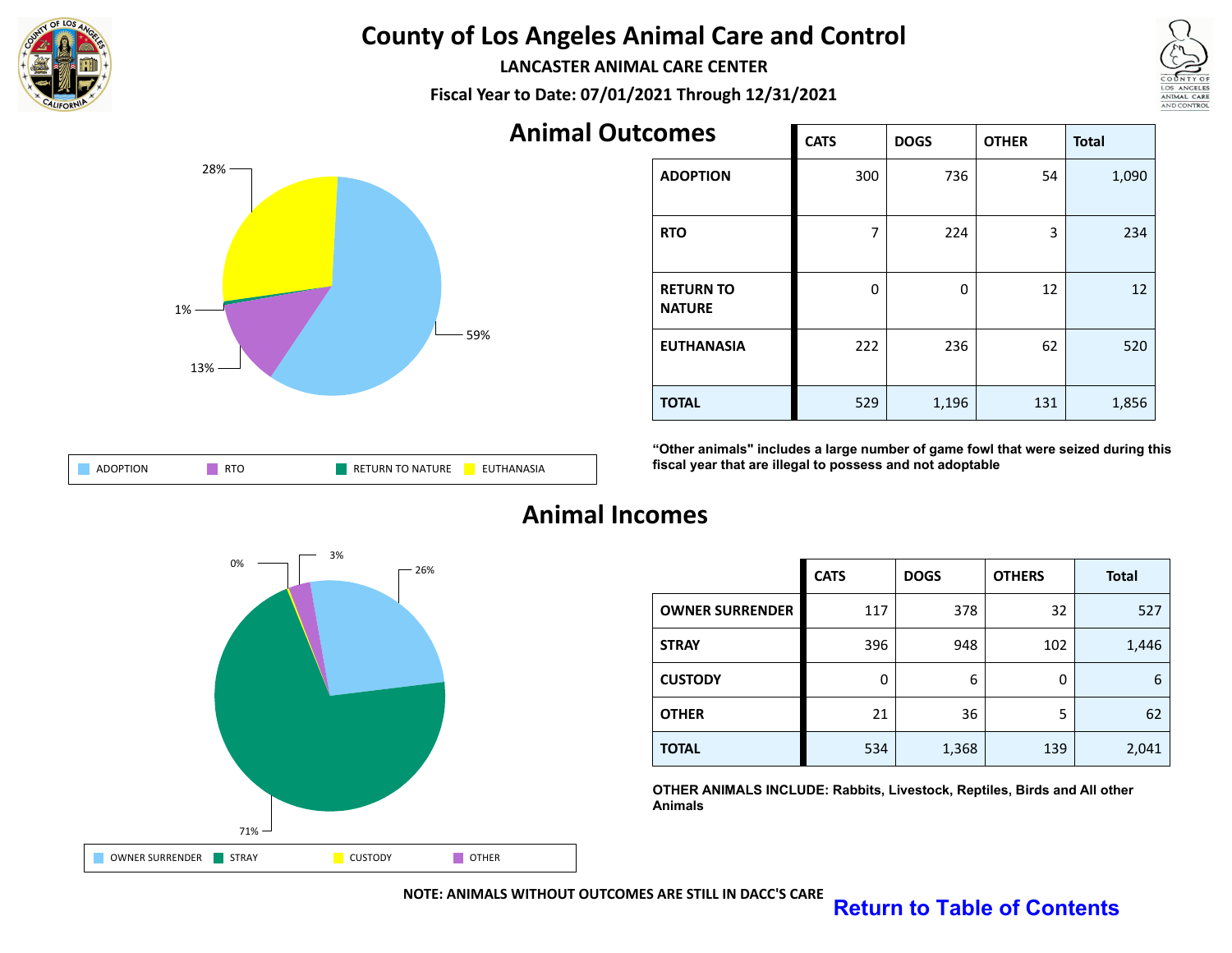<span id="page-6-0"></span>

**CASTAIC ANIMAL CARE CENTER**

**Fiscal Year to Date: 07/01/2021 Through 12/31/2021**



| comes                             | <b>CATS</b> | <b>DOGS</b> | <b>OTHER</b> | <b>Total</b> |
|-----------------------------------|-------------|-------------|--------------|--------------|
| <b>ADOPTION</b>                   | 149         | 166         | 69           | 384          |
| <b>RTO</b>                        | 7           | 132         | 14           | 153          |
| <b>RETURN TO</b><br><b>NATURE</b> | 0           | $\Omega$    | 39           | 39           |
| <b>EUTHANASIA</b>                 | 36          | 50          | 184          | 270          |
| <b>TOTAL</b>                      | 192         | 348         | 306          | 846          |

**"Other animals" includes a large number of game fowl that were seized during this fiscal year that are illegal to possess and not adoptable**



#### **Animal Incomes**

|                        | <b>CATS</b>    | <b>DOGS</b> | <b>OTHERS</b> | <b>Total</b> |
|------------------------|----------------|-------------|---------------|--------------|
| <b>OWNER SURRENDER</b> | 71             | 120         | 36            | 227          |
| <b>STRAY</b>           | 108            | 220         | 294           | 622          |
| <b>CUSTODY</b>         | 0              | 1           | O             |              |
| <b>OTHER</b>           | $\overline{2}$ | 21          | 3             | 26           |
| <b>TOTAL</b>           | 181            | 362         | 333           | 876          |

**OTHER ANIMALS INCLUDE: Rabbits, Livestock, Reptiles, Birds and All other Animals**

#### **NOTE: ANIMALS WITHOUT OUTCOMES ARE STILL IN DACC'S CARE**

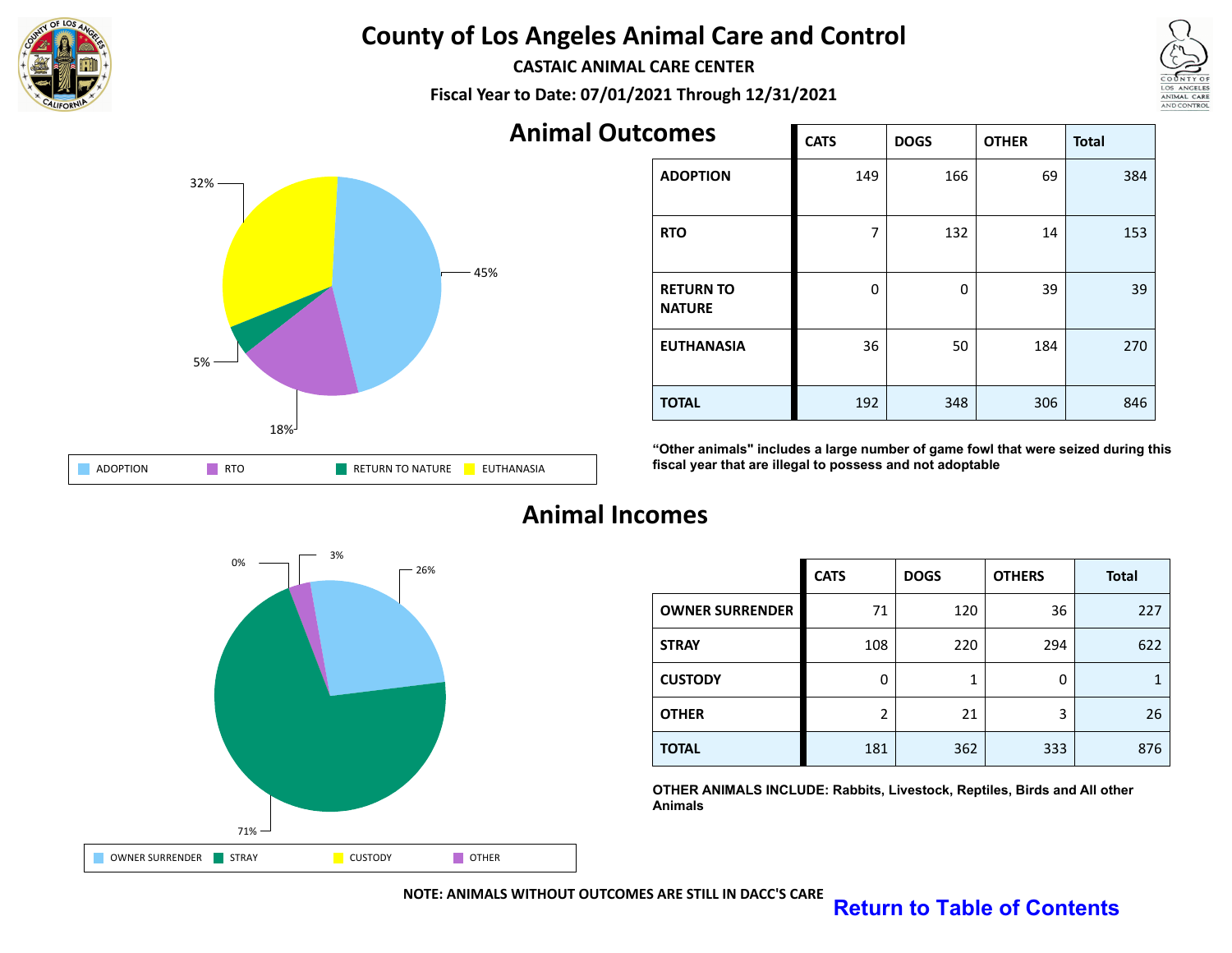<span id="page-7-0"></span>

**AGOURA ANIMAL CARE CENTER**

**Fiscal Year to Date: 07/01/2021 Through 12/31/2021**



| comes                             | <b>CATS</b> | <b>DOGS</b> | <b>OTHER</b> | <b>Total</b> |
|-----------------------------------|-------------|-------------|--------------|--------------|
| <b>ADOPTION</b>                   | 96          | 68          | 50           | 214          |
| <b>RTO</b>                        | 7           | 85          | 6            | 98           |
| <b>RETURN TO</b><br><b>NATURE</b> | 0           | $\Omega$    | 28           | 28           |
| <b>EUTHANASIA</b>                 | 9           | 11          | 79           | 99           |
| <b>TOTAL</b>                      | 112         | 164         | 163          | 439          |

| <b>TO NATURE</b><br>SIA<br>٦N<br>IRN.<br>℩∟<br>טורו<br>nvv |
|------------------------------------------------------------|
|------------------------------------------------------------|

**"Other animals" includes a large number of game fowl that were seized during this fiscal year that are illegal to possess and not adoptable**



#### **Animal Incomes**

|                        | <b>CATS</b> | <b>DOGS</b> | <b>OTHERS</b> | <b>Total</b> |
|------------------------|-------------|-------------|---------------|--------------|
| <b>OWNER SURRENDER</b> | 43          | 45          | 34            | 122          |
| <b>STRAY</b>           | 46          | 99          | 156           | 301          |
| <b>CUSTODY</b>         | 0           | 2           |               | 3            |
| <b>OTHER</b>           | 8           | 18          | 0             | 26           |
| <b>TOTAL</b>           | 97          | 164         | 191           | 452          |

**OTHER ANIMALS INCLUDE: Rabbits, Livestock, Reptiles, Birds and All other Animals**

ANIMAL CARE AND CONTROI

**NOTE: ANIMALS WITHOUT OUTCOMES ARE STILL IN DACC'S CARE**